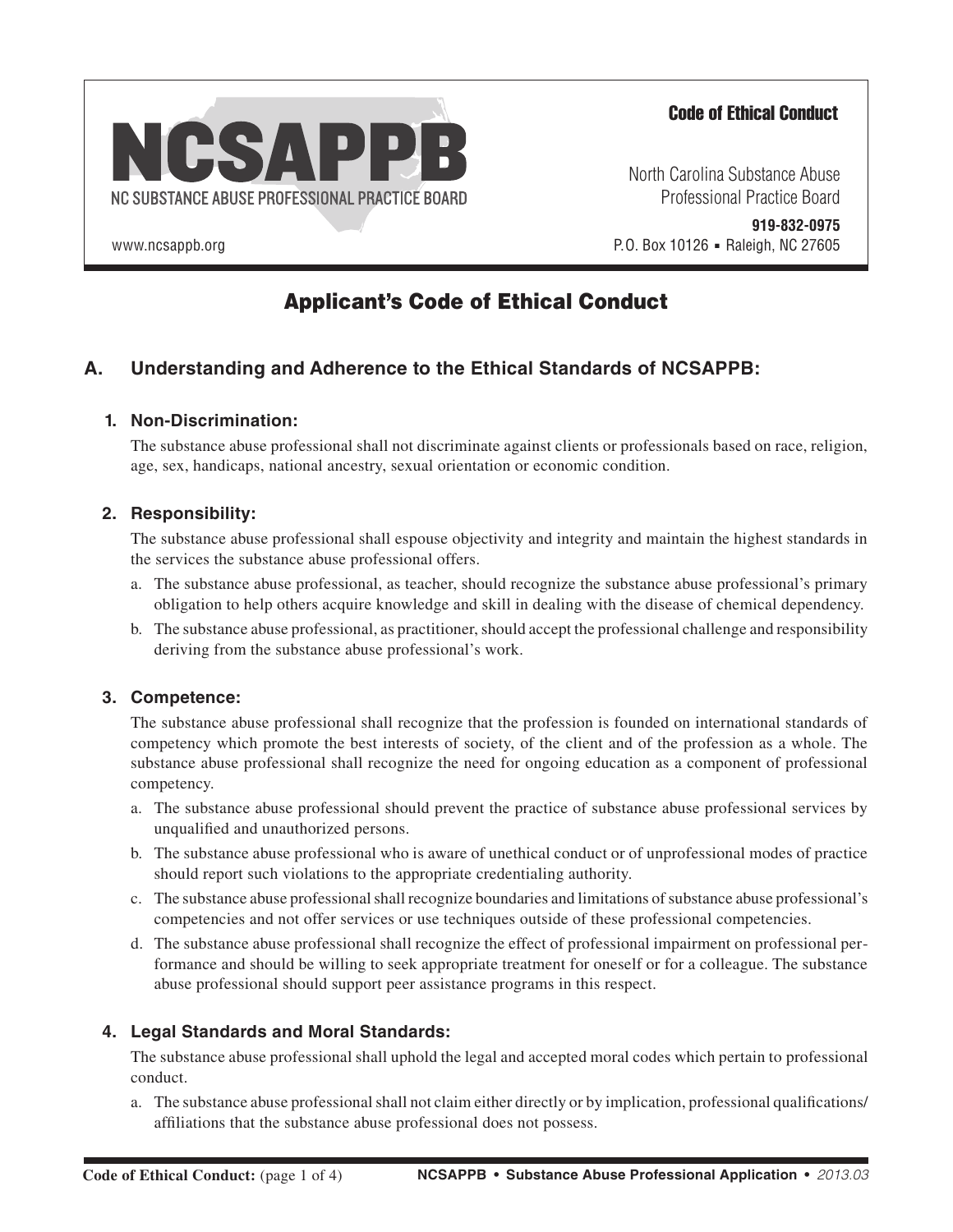- b. The substance abuse professional shall not use the affiliation with the North Carolina Substance Abuse Professional Practice Board for purposes that are not consistent with the stated purposes of the Board.
- c. The substance abuse professional shall not associate with or permit the substance abuse professional's name to be used in connection with any services or products in a way that is incorrect or misleading.
- d. The substance abuse professional associated with the development or promotion of books or other products offered for commercial sale shall be responsible for ensuring that such books or products are presented in a professional and factual way.

#### **5. Public Statements:**

The substance abuse professional should respect the limits of present knowledge in public statements concerning alcoholism and other forms of drug addiction.

- a. The substance abuse professional who represents the profession to clients, other professionals or to the general public shall report fairly and accurately the appropriate information.
- b. The substance abuse professional shall acknowledge and document materials and techniques used.
- c. The substance abuse professional who conducts training in alcoholism or drug abuse services, skills or techniques should indicate to the audience the requisite training/qualifications required to properly perform these skills and techniques.

#### **6. Publication Credit:**

The substance abuse professional should assign credit to all who have contributed to the published material and for the work upon which the publication is based.

- a. The substance abuse professional should recognize joint authorship, major contributions of a professional character, made by several persons to a common project. The author who has made the principle contribution to a publication should be identified as a first listed.
- b. The substance abuse professional should acknowledge in footnotes or an introductory statement minor contributions of a professional character, extensive clerical or similar assistance and other minor contributions.
- c. The substance abuse professional should acknowledge, through specific citations, unpublished, as well as published material, that has directly influenced the research or writing.
- d. The substance abuse professional who compiles and edits for publication the contributions of others should list oneself as editor, along with the names of those others who have contributed.

#### **7. Client Welfare:**

The substance abuse professional shall respect the integrity and protect the welfare of the person or group with whom the substance abuse professional is working.

- a. The substance abuse professional shall define for self and others the nature and direction of loyalties and responsibilities and keep all parties concerned informed of these commitments.
- b. The substance abuse professional, in the presence of professional conflict shall be concerned primarily with the welfare of the client.
- c. The substance abuse professional shall terminate a counseling or consulting relationship when it is reasonably clear to the substance abuse professional that the client is not benefiting from it.
- d. The substance abuse professional, in referral cases, shall assume the responsibility for the client's welfare either by termination by mutual agreement and/or by the client becoming engaged with another professional. In situations when a client refuses treatment, referral or recommendations, the substance abuse professional shall carefully consider the welfare of the client by weighing the benefits of continued treatment or termination and shall act in the best interest of the client.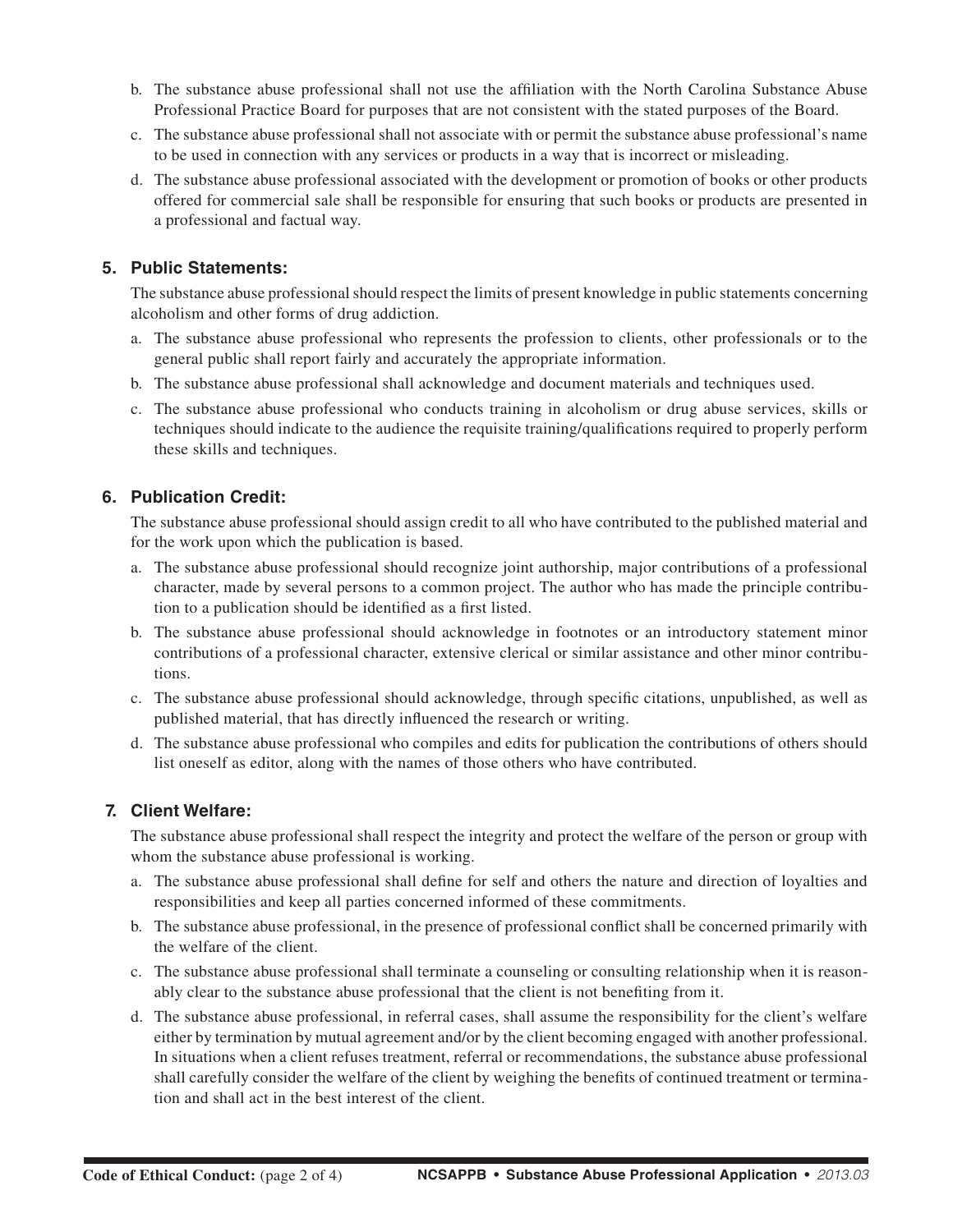- e. The substance abuse professional who asks a client to reveal personal information from other professionals or allows information to be divulged shall inform the client of the nature of such transactions. The information released or obtained with informed consent shall be used for expressed purposes only.
- f. The substance abuse professional shall not use a client in a demonstration role in a workshop setting where such participation would potentially harm the client.
- g. The substance abuse professional shall ensure the presence of an appropriate setting for the provision of substance abuse services to protect the client from harm and the substance abuse professional and the profession from censure.
- h. The substance abuse professional should collaborate with other health care professionals in providing a supportive environment for the client who is receiving prescribed medications.

#### **8. Confidentiality:**

The substance abuse professional shall embrace, as a primary obligation, the duty of protecting the privacy of clients and shall not disclose confidential information acquired, in teaching, practice or investigation.

- a. The substance abuse professional shall inform the client and obtain agreement in areas likely to affect the client's participation including the recording of an interview, the use of interview material for training purposes and observation of an interview by another person.
- b. The substance abuse professional shall make provisions for the maintenance of confidentiality and the ultimate disposition of confidential records.
- c. The substance abuse professional shall reveal information received in confidence only when there is clear and imminent danger to the client or to other persons and then only to appropriate professional workers or public authorities.
- d. The substance abuse professional shall discuss the information obtained in clinical or consulting relationships only in appropriate settings and only for professional purposes clearly concerned with the case. Written and oral reports shall present only data germane to the purpose of the evaluation and every effort should be made to avoid undue invasion of privacy.
- e. The substance abuse professional shall use clinical and other material in classroom teaching and writing only when the identity of the persons involved is adequately disguised.

#### **9. Client Relationships:**

The substance abuse professional should inform the prospective client of the important aspects of the potential relationship.

- a. The substance abuse professional shall inform the client and obtain the client's agreement in areas likely to affect the client's participation including the recording of an interview, the use of interview material for training purposes and/or observation of an interview by another person.
- b. The substance abuse professional should inform the designated guardian or responsible person of the circumstances which may influence the relationship, when the client is a minor or incompetent.
- c. The substance abuse professional shall not enter into a professional relationship with members of one's own family, intimate friends or close associates.
- d. The substance abuse professional shall not engage in any type of sexual activity with a client.

#### **10. Interprofessional Relationships:**

The substance abuse professional shall treat colleagues with respect, courtesy and fairness and shall afford the same professional courtesy to other professionals.

a. The substance abuse professional shall not offer professional services to a client in a professional relationship with another substance abuse professional except with the knowledge of the other substance abuse professional or after the termination of the client's relationship with the other substance abuse professional.